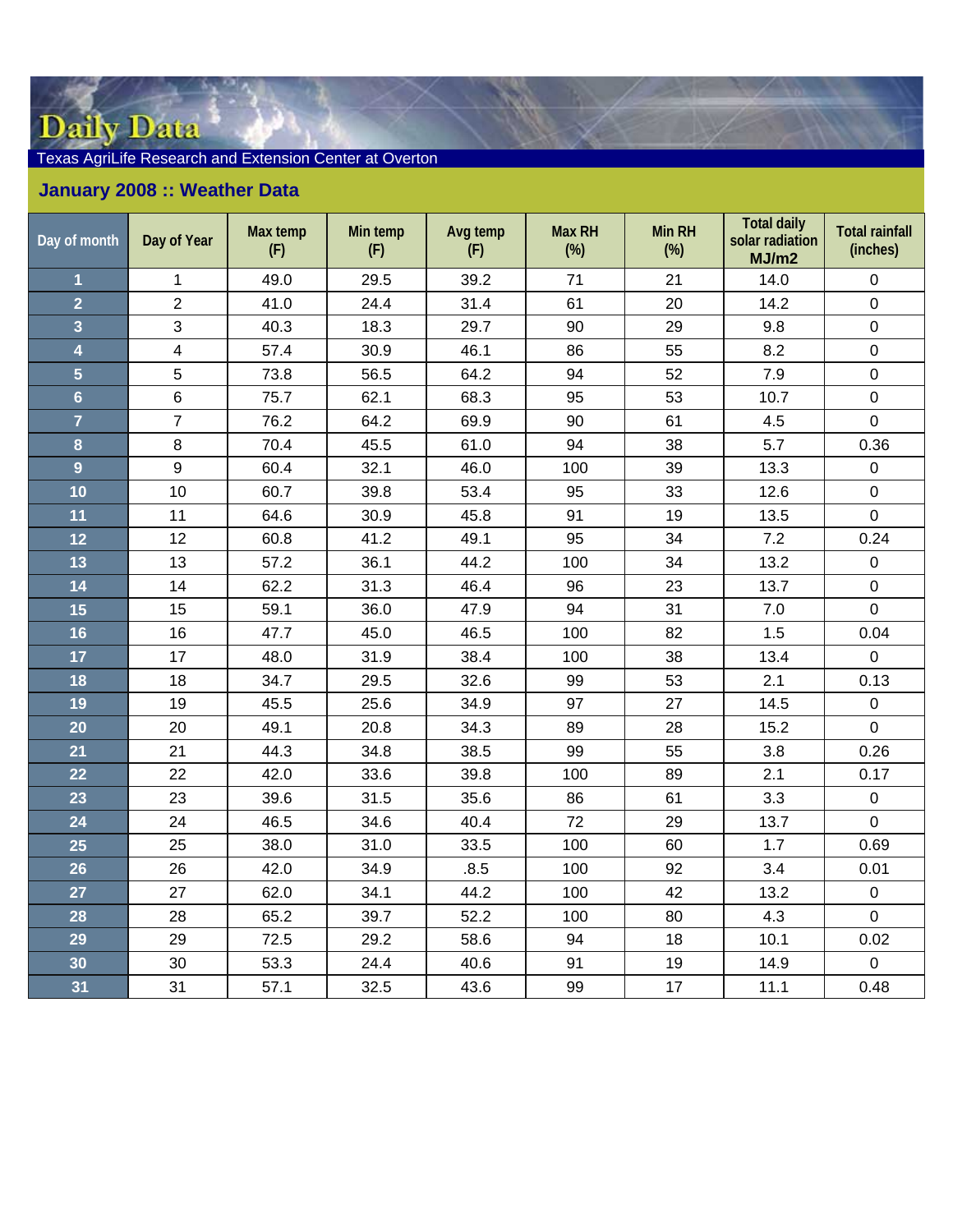|                | February 2008 :: Weather Data |                 |                 |                 |                         |                         |                                                |                                   |  |  |  |  |
|----------------|-------------------------------|-----------------|-----------------|-----------------|-------------------------|-------------------------|------------------------------------------------|-----------------------------------|--|--|--|--|
| Day of month   | Day of Year                   | Max temp<br>(F) | Min temp<br>(F) | Avg temp<br>(F) | <b>Max RH</b><br>$(\%)$ | <b>Min RH</b><br>$(\%)$ | <b>Total daily</b><br>solar radiation<br>MJ/m2 | <b>Total rainfall</b><br>(inches) |  |  |  |  |
| 1              | 32                            | 56.2            | 26.0            | 40.3            | 92                      | 26                      | 16.0                                           | $\boldsymbol{0}$                  |  |  |  |  |
| $\overline{2}$ | 33                            | 69.4            | 39.8            | 54.3            | 91                      | 39                      | 14.9                                           | $\mathbf 0$                       |  |  |  |  |
| 3              | 34                            | 76.3            | 59.4            | 66.8            | 97                      | 59                      | 6.2                                            | $\boldsymbol{0}$                  |  |  |  |  |
| 4              | 35                            | 76.5            | 68.0            | 71.4            | 89                      | 56                      | 8.4                                            | $\overline{0}$                    |  |  |  |  |
| 5              | 36                            | 76.8            | 45.1            | 65.9            | 86                      | 67                      | 5.5                                            | 0.17                              |  |  |  |  |
| $6\phantom{a}$ | 37                            | 52.4            | 32.7            | 40.9            | 93                      | 54                      | 17.0                                           | $\mathbf 0$                       |  |  |  |  |
| $\overline{7}$ | 38                            | 59.8            | 31.5            | 44.4            | 96                      | 22                      | 16.2                                           | $\mathbf 0$                       |  |  |  |  |
| 8              | 39                            | 73.3            | 33.1            | 52.4            | 86                      | 21                      | 16.6                                           | $\boldsymbol{0}$                  |  |  |  |  |
| $\overline{9}$ | 40                            | 69.6            | 35.6            | 51.8            | 76                      | 14                      | 16.9                                           | $\overline{0}$                    |  |  |  |  |
| 10             | 41                            | 74.7            | 34.9            | 55.5            | 86                      | 14                      | 17.2                                           | $\mathbf 0$                       |  |  |  |  |
| 11             | 42                            | 71.2            | 50.1            | 60.9            | 94                      | 60                      | 8.2                                            | $\overline{0}$                    |  |  |  |  |
| 12             | 43                            | 64.1            | 34.5            | 50.7            | 98                      | 47                      | 9.0                                            | 0.61                              |  |  |  |  |
| 13             | 44                            | 55.4            | 27.1            | 40.0            | 88                      | 31                      | 18.1                                           | $\mathbf 0$                       |  |  |  |  |
| 14             | 45                            | 67.7            | 40.1            | 53.7            | 83                      | 43                      | 14.0                                           | $\mathbf 0$                       |  |  |  |  |
| 15             | 46                            | 66.7            | 56.7            | 61.1            | 98                      | 82                      | 4.1                                            | $\overline{0}$                    |  |  |  |  |
| 16             | 47                            | 65.7            | 44.7            | 58.0            | 99                      | 94                      | 1.3                                            | 1.95                              |  |  |  |  |
| 17             | 48                            | 58.8            | 39.5            | 49.3            | 98                      | 56                      | 14.2                                           | $\boldsymbol{0}$                  |  |  |  |  |
| 18             | 49                            | 57.7            | 36.5            | 45.5            | 88                      | 21                      | 18.5                                           | $\boldsymbol{0}$                  |  |  |  |  |
| 19             | 50                            | 66.0            | 34.9            | 51.2            | 82                      | 18                      | 16.3                                           | $\boldsymbol{0}$                  |  |  |  |  |
| 20             | 51                            | 69.7            | 49.1            | 59.8            | 94                      | 58                      | 8.6                                            | $\overline{0}$                    |  |  |  |  |
| 21             | 52                            | 60.5            | 43.8            | 55.0            | 100                     | 97                      | 2.5                                            | 0.85                              |  |  |  |  |
| 22             | 53                            | 43.5            | 32.1            | 38.8            | 100                     | 81                      | 4.6                                            | $\mathbf 0$                       |  |  |  |  |
| 23             | 54                            | 62.5            | 29.4            | 43.8            | 100                     | 49                      | 15.1                                           | $\boldsymbol{0}$                  |  |  |  |  |
| 24             | 55                            | 63.1            | 43.5            | 52.9            | 97                      | 48                      | 13.0                                           | $\mathbf 0$                       |  |  |  |  |
| 25             | 56                            | 78.1            | 44.1            | 60.7            | 100                     | 44                      | 14.6                                           | $\boldsymbol{0}$                  |  |  |  |  |
| 26             | 57                            | 53.5            | 36.3            | 45.6            | 74                      | 25                      | 19.7                                           | $\overline{0}$                    |  |  |  |  |
| 27             | 58                            | 58.4            | 27.3            | 43.6            | 77                      | 20                      | 19.8                                           | $\theta$                          |  |  |  |  |
| 28             | 59                            | 69.2            | 40.0            | 55.0            | 77                      | 29                      | <b>NA</b>                                      | $\boldsymbol{0}$                  |  |  |  |  |
| 29             | 60                            | 73.6            | 55.4            | 63.2            | 92                      | 53                      | 12.9                                           | $\boldsymbol{0}$                  |  |  |  |  |
|                |                               |                 |                 |                 |                         |                         |                                                |                                   |  |  |  |  |
|                |                               |                 |                 |                 |                         |                         |                                                |                                   |  |  |  |  |
|                |                               |                 |                 |                 |                         |                         |                                                |                                   |  |  |  |  |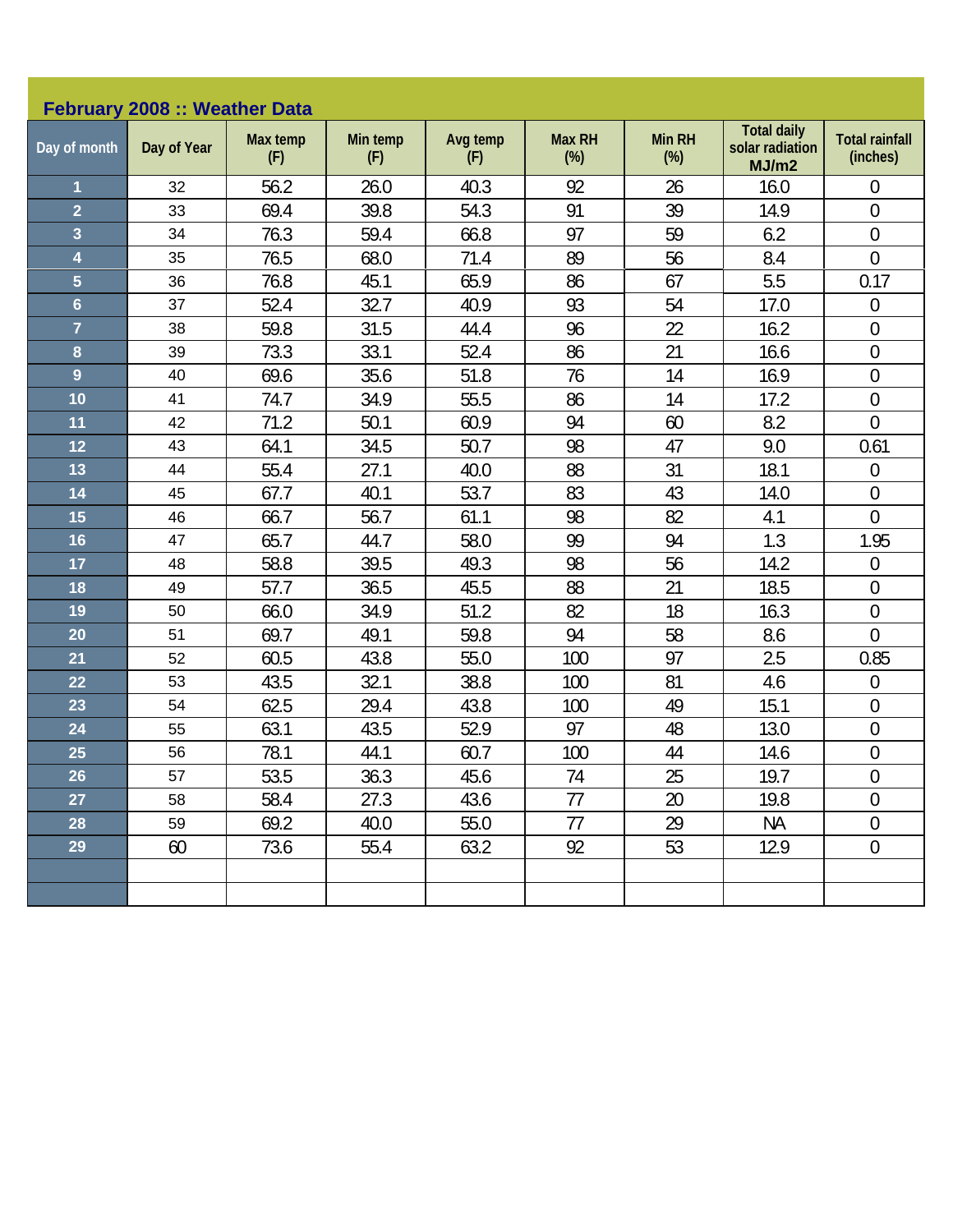## **March 2008:: Weather Data**

| Day of month            | Day of Year | Max temp<br>(F) | Min temp<br>(F) | Avg temp<br>(F) | <b>Max RH</b><br>$(\%)$ | <b>Min RH</b><br>$(\%)$ | <b>Total daily</b><br>solar radiation<br>MJ/m2 | <b>Total rainfall</b><br>(inches) |
|-------------------------|-------------|-----------------|-----------------|-----------------|-------------------------|-------------------------|------------------------------------------------|-----------------------------------|
| $\overline{1}$          | 61          | 75.5            | 52.8            | 63.3            | 100                     | 54                      | 10.7                                           | $\overline{0}$                    |
| $\overline{2}$          | 62          | 73.0            | 57.9            | 66.0            | 94                      | 62                      | 7.1                                            | $\overline{0}$                    |
| $\overline{\mathbf{3}}$ | 63          | 68.3            | 35.8            | 52.5            | 98                      | 80                      | 2.3                                            | 1.79                              |
| 4                       | 64          | 55.6            | 33.9            | 41.9            | 92                      | 25                      | 21.3                                           | $\mathbf 0$                       |
| $\overline{5}$          | 65          | 71.7            | 39.2            | 55.4            | 65                      | 25                      | 21.8                                           | $\overline{0}$                    |
| $6\phantom{a}$          | 66          | 57.9            | 39.1            | 47.9            | 98                      | 64                      | 7.7                                            | 0.96                              |
| $\overline{7}$          | 67          | 47.7            | 32.8            | 38.4            | 99                      | 42                      | 10.8                                           | 0.32                              |
| 8                       | 68          | 51.5            | 25.9            | 38.6            | 85                      | 16                      | 22.7                                           | 0                                 |
| $\overline{9}$          | 69          | 70.0            | 31.5            | 53.6            | 83                      | 31                      | 20.9                                           | $\overline{0}$                    |
| 10                      | 70          | 57.8            | 48.0            | 51.6            | 99                      | 81                      | 2.4                                            | 0.67                              |
| 11                      | 71          | 65.3            | 43.6            | 52.4            | 100                     | 31                      | 17.1                                           | $\overline{0}$                    |
| 12                      | 72          | 75.8            | 43.9            | 59.5            | 88                      | 20                      | 22.7                                           | $\boldsymbol{0}$                  |
| 13                      | 73          | 72.0            | 51.7            | 62.6            | 93                      | 53                      | 14.0                                           | $\mathbf 0$                       |
| 14                      | 74          | 84.7            | 61.2            | 72.3            | 99                      | 38                      | 21.0                                           | $\overline{0}$                    |
| 15                      | 75          | 72.2            | 54.9            | 66.4            | 85                      | 36                      | 22.9                                           | $\boldsymbol{0}$                  |
| 16                      | 76          | 74.5            | 47.6            | 61.6            | 93                      | 31                      | 22.0                                           | $\overline{0}$                    |
| 17                      | 77          | 83.8            | 62.4            | 72.7            | 76                      | 43                      | 11.7                                           | $\boldsymbol{0}$                  |
| 18                      | 78          | 80.6            | 56.7            | 72.3            | 97                      | 60                      | 6.6                                            | 1.49                              |
| 19                      | 79          | 62.8            | 44.0            | 53.2            | 96                      | 33                      | 20.0                                           | 0.13                              |
| 20                      | 80          | 72.6            | 38.4            | 55.7            | 94                      | $\overline{21}$         | 23.9                                           | $\boldsymbol{0}$                  |
| 21                      | 81          | 73.2            | 44.1            | 59.0            | 85                      | 34                      | 23.0                                           | $\boldsymbol{0}$                  |
| 22                      | 82          | 73.2            | 46.2            | 59.4            | 98                      | 16                      | 23.5                                           | $\boldsymbol{0}$                  |
| 23                      | 83          | 61.4            | 45.7            | 54.6            | 59                      | 33                      | 19.0                                           | $\boldsymbol{0}$                  |
| 24                      | 84          | 63.8            | 33.1            | 49.2            | 91                      | 15                      | 24.5                                           | $\boldsymbol{0}$                  |
| 25                      | 85          | 73.3            | 46.2            | 59.9            | 85                      | 39                      | 22.2                                           | $\mathbf 0$                       |
| 26                      | 86          | 77.3            | 58.9            | 67.1            | 89                      | 52                      | 12.6                                           | $\overline{0}$                    |
| 27                      | 87          | 81.8            | 63.7            | 71.3            | 84                      | 43                      | 21.7                                           | $\overline{0}$                    |
| 28                      | 88          | 70.8            | 61.3            | 66.0            | 96                      | 80                      | 5.1                                            | $\overline{0}$                    |
| 29                      | 89          | 76.6            | 53.6            | 62.1            | 99                      | 67                      | 10.5                                           | 1.50                              |
| 30                      | 90          | 68.0            | 61.3            | 65.5            | 99                      | 93                      | 5.7                                            | 0.99                              |
| 31                      | 91          | 78.9            | 66.3            | 71.8            | 93                      | 64                      | 9.5                                            | 0.01                              |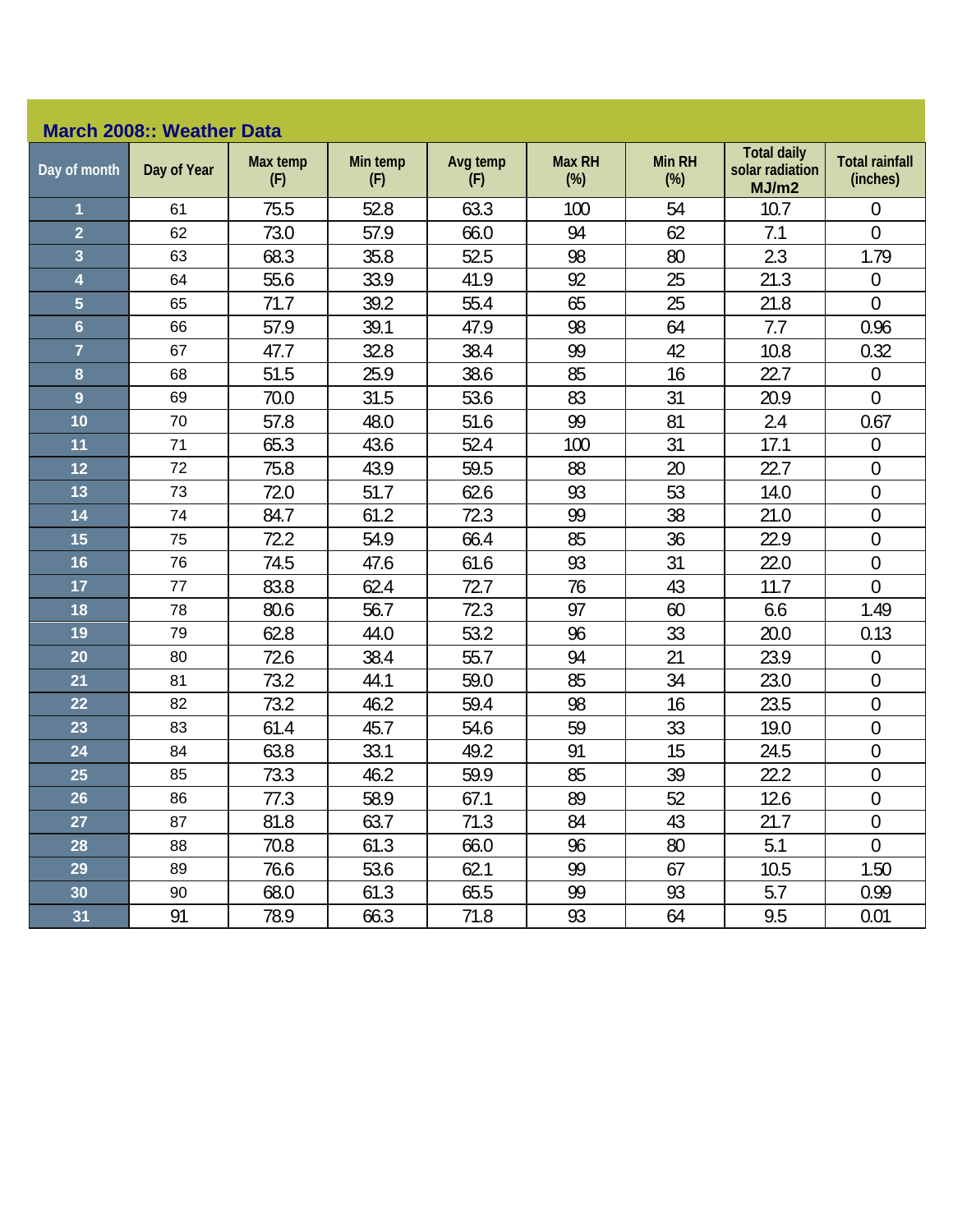| <b>April 2008 :: Weather Data</b> |             |                 |                 |                 |                         |                         |                                                |                                   |  |  |
|-----------------------------------|-------------|-----------------|-----------------|-----------------|-------------------------|-------------------------|------------------------------------------------|-----------------------------------|--|--|
| Day of month                      | Day of Year | Max temp<br>(F) | Min temp<br>(F) | Avg temp<br>(F) | <b>Max RH</b><br>$(\%)$ | <b>Min RH</b><br>$(\%)$ | <b>Total daily</b><br>solar radiation<br>MJ/m2 | <b>Total rainfall</b><br>(inches) |  |  |
| 1                                 | 92          | 76.1            | 58.9            | 66.0            | 99                      | 72                      | 13.0                                           | $\pmb{0}$                         |  |  |
| $\overline{2}$                    | 93          | 60.0            | 56.2            | 58.1            | 93                      | 72                      | 4.9                                            | $\mathbf 0$                       |  |  |
| 3                                 | 94          | 81.1            | 59.3            | 71.5            | 97                      | 57                      | 10.2                                           | $\pmb{0}$                         |  |  |
| 4                                 | 95          | 70.8            | 52.1            | 59.4            | 98                      | 82                      | 4.9                                            | 0.89                              |  |  |
| 5                                 | 96          | 67.8            | 48.3            | 57.1            | 94                      | 37                      | 24.7                                           | $\mathbf 0$                       |  |  |
| $6\phantom{a}$                    | 97          | 77.9            | 48.3            | 60.3            | 99                      | 30                      | 23.8                                           | $\mathsf 0$                       |  |  |
| $\overline{7}$                    | 98          | 83.5            | 51.6            | 67.5            | 99                      | 29                      | 54.5                                           | $\pmb{0}$                         |  |  |
| 8                                 | 99          | 82.2            | 63.4            | 71.5            | 97                      | 54                      | 13.1                                           | $\pmb{0}$                         |  |  |
| $\overline{9}$                    | 100         | 81.9            | 67.1            | 74.4            | 96                      | 55                      | 15.3                                           | $\mathbf 0$                       |  |  |
| 10                                | 101         | 77.9            | 60.4            | 70.0            | 95                      | 47                      | 15.4                                           | 0.60                              |  |  |
| 11                                | 102         | 71.5            | 54.0            | 63.5            | 97                      | 31                      | 25.5                                           | $\pmb{0}$                         |  |  |
| 12                                | 103         | 67.2            | 45.3            | 56.2            | 88                      | 25                      | 26.5                                           | $\pmb{0}$                         |  |  |
| 13                                | 104         | 60.7            | 45.3            | 53.0            | 82                      | 24                      | 26.2                                           | $\pmb{0}$                         |  |  |
| 14                                | 105         | 62.1            | 33.5            | 48.1            | 97                      | 25                      | 26.7                                           | $\pmb{0}$                         |  |  |
| 15                                | 106         | 70.7            | 39.6            | 54.9            | 86                      | 25                      | 26.5                                           | $\pmb{0}$                         |  |  |
| 16                                | 107         | 76.4            | 48.3            | 62.5            | 89                      | 41                      | 26.4                                           | $\pmb{0}$                         |  |  |
| 17                                | 108         | 76.0            | 57.5            | 68.1            | 93                      | 55                      | 15.5                                           | $\mathbf 0$                       |  |  |
| 18                                | 109         | 67.2            | 50.1            | 58.6            | 98                      | 33                      | 26.1                                           | 0.86                              |  |  |
| 19                                | 110         | 81.3            | 50.8            | 64.6            | 74                      | 26                      | 27.0                                           | $\pmb{0}$                         |  |  |
| 20                                | 111         | 78.5            | 51.0            | 66.6            | 97                      | 31                      | 23.5                                           | $\pmb{0}$                         |  |  |
| 21                                | 112         | 83.2            | 64.5            | 72.2            | 93                      | 57                      | 15.5                                           | $\mathsf 0$                       |  |  |
| 22                                | 113         | 81.8            | 69.0            | 74.3            | 98                      | 66                      | 15.7                                           | $\pmb{0}$                         |  |  |
| 23                                | 114         | 83.6            | 69.7            | 76.3            | 98                      | 59                      | 18.6                                           | $\mathbf 0$                       |  |  |
| 24                                | 115         | 82.4            | 62.8            | 72.9            | 98                      | 51                      | 20.0                                           | 0.25                              |  |  |
| 25                                | 116         | 78.5            | 65.0            | 72.1            | 89                      | 68                      | 10.1                                           | 0                                 |  |  |
| 26                                | 117         | 70.8            | 60.0            | 64.2            | 92                      | 65                      | 11.5                                           | $\pmb{0}$                         |  |  |
| 27                                | 118         | 63.0            | 49.9            | 59.3            | 99                      | 63                      | 11.0                                           | 0.24                              |  |  |
| 28                                | 119         | 72.5            | 43.0            | 57.8            | 96                      | 30                      | 27.4                                           | $\mathbf 0$                       |  |  |
| 29                                | 120         | 80.0            | 49.9            | 65.9            | 84                      | 23                      | 26.7                                           | 0                                 |  |  |
| 30 <sub>o</sub>                   | 121         | 80.6            | 53.1            | 68.2            | 90                      | 43                      | 25.6                                           | $\boldsymbol{0}$                  |  |  |
|                                   |             |                 |                 |                 |                         |                         |                                                |                                   |  |  |
|                                   |             |                 |                 |                 |                         |                         |                                                |                                   |  |  |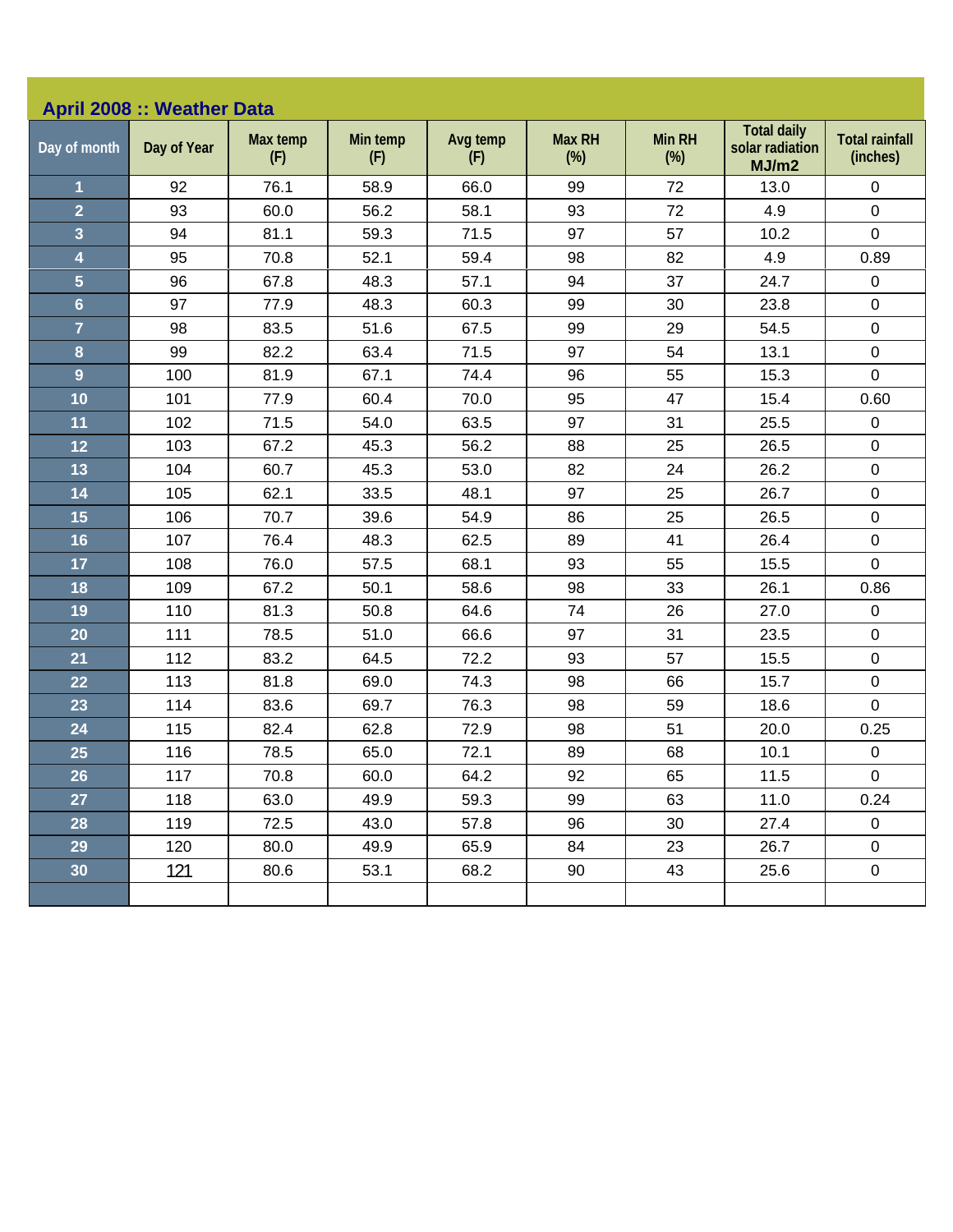| May 2008 :: Weather Data |             |                 |                 |                 |                         |                         |                                                |                                   |  |
|--------------------------|-------------|-----------------|-----------------|-----------------|-------------------------|-------------------------|------------------------------------------------|-----------------------------------|--|
| Day of month             | Day of Year | Max temp<br>(F) | Min temp<br>(F) | Avg temp<br>(F) | <b>Max RH</b><br>$(\%)$ | <b>Min RH</b><br>$(\%)$ | <b>Total daily</b><br>solar radiation<br>MJ/m2 | <b>Total rainfall</b><br>(inches) |  |
| 1                        | 122         | 82.7            | 67.1            | 73.7            | 86                      | 59                      | 14.3                                           | 0                                 |  |
| $\overline{2}$           | 123         | 76.7            | 59.8            | 71.8            | 97                      | 52                      | 12.5                                           | 0.57                              |  |
| 3                        | 124         | 69.2            | 50.2            | 58.4            | 95                      | 45                      | 27.7                                           | $\boldsymbol{0}$                  |  |
| 4                        | 125         | 77.4            | 45.4            | 61.7            | 97                      | 35                      | 15.1                                           | $\pmb{0}$                         |  |
| 5                        | 126         | 68.8            | 58.2            | 63.8            | 98                      | 65                      | 5.9                                            | $\mathbf 0$                       |  |
| $6\overline{6}$          | 127         | 76.6            | 56.7            | 67.0            | 98                      | 73                      | 9.4                                            | 0.11                              |  |
| $\overline{7}$           | 128         | 80.1            | 63.7            | 70.2            | 98                      | 65                      | 10.6                                           | 2.16                              |  |
| 8                        | 129         | 80.6            | 59.7            | 69.7            | 97                      | 50                      | 25.1                                           | 0.12                              |  |
| $\overline{9}$           | 130         | 89.2            | 63.8            | 75.3            | 95                      | 47                      | 25.8                                           | $\pmb{0}$                         |  |
| 10                       | 131         | 81.5            | 69.5            | 75.7            | 97                      | 72                      | 11.8                                           | $\mathbf 0$                       |  |
| 11                       | 132         | 74.5            | 49.6            | 64.1            | 88                      | 30                      | 28.0                                           | $\boldsymbol{0}$                  |  |
| 12                       | 133         | 76.2            | 44.2            | 62.7            | 97                      | 33                      | 21.3                                           | $\mathbf 0$                       |  |
| 13                       | 134         | 81.9            | 65.1            | 70.6            | 98                      | 73                      | 7.8                                            | 1.62                              |  |
| 14                       | 135         | 73.3            | 65.2            | 69.4            | 99                      | 73                      | 9.2                                            | 2.48                              |  |
| 15                       | 136         | 69.9            | 60.3            | 65.7            | 99                      | 81                      | 7.6                                            | 0.16                              |  |
| 16                       | 137         | 73.6            | 54.9            | 63.9            | 95                      | 36                      | 22.9                                           | $\mathbf 0$                       |  |
| 17                       | 138         | 79.4            | 51.3            | 66.1            | 97                      | 39                      | 25.3                                           | 0.03                              |  |
| 18                       | 139         | 85.1            | 61.3            | 71.5            | 90                      | 33                      | 25.8                                           | $\pmb{0}$                         |  |
| 19                       | 140         | 90.5            | 54.9            | 74.6            | 95                      | 31                      | 27.4                                           | $\pmb{0}$                         |  |
| 20                       | 141         | 91.4            | 67.9            | 78.5            | 94                      | 41                      | 25.8                                           | $\pmb{0}$                         |  |
| 21                       | 142         | 89.7            | 63.1            | 77.0            | 95                      | 51                      | 23.8                                           | $\boldsymbol{0}$                  |  |
| 22                       | 143         | 87.9            | 71.4            | 79.4            | 94                      | 57                      | 21.8                                           | $\boldsymbol{0}$                  |  |
| 23                       | 144         | 89.8            | 73.1            | 80.7            | 91                      | 59                      | 17.5                                           | $\mathbf 0$                       |  |
| 24                       | 145         | 88.9            | 76.4            | 81.5            | 92                      | 63                      | 17.1                                           | $\pmb{0}$                         |  |
| 25                       | 146         | 90.1            | 74.9            | 82.0            | 97                      | 55                      | 20.9                                           | $\boldsymbol{0}$                  |  |
| 26                       | 147         | 89.3            | 73.0            | 80.8            | 94                      | 61                      | 19.5                                           | $\mathbf 0$                       |  |
| 27                       | 148         | 84.4            | 66.7            | 73.3            | 98                      | 63                      | 9.8                                            | 1.00                              |  |
| 28                       | 149         | 87.7            | 65.4            | 76.6            | 100                     | 52                      | 25.8                                           | $\mathbf 0$                       |  |
| 29                       | 150         | 86.7            | 70.5            | 77.5            | 95                      | 60                      | 20.5                                           | $\mathbf 0$                       |  |
| 30                       | 151         | 86.7            | 68.5            | 77.9            | 96                      | 51                      | 26.3                                           | $\mathbf 0$                       |  |
| 31                       | 152         | 89.0            | 69.2            | 78.3            | 98                      | 47                      | 25.0                                           | $\mathbf 0$                       |  |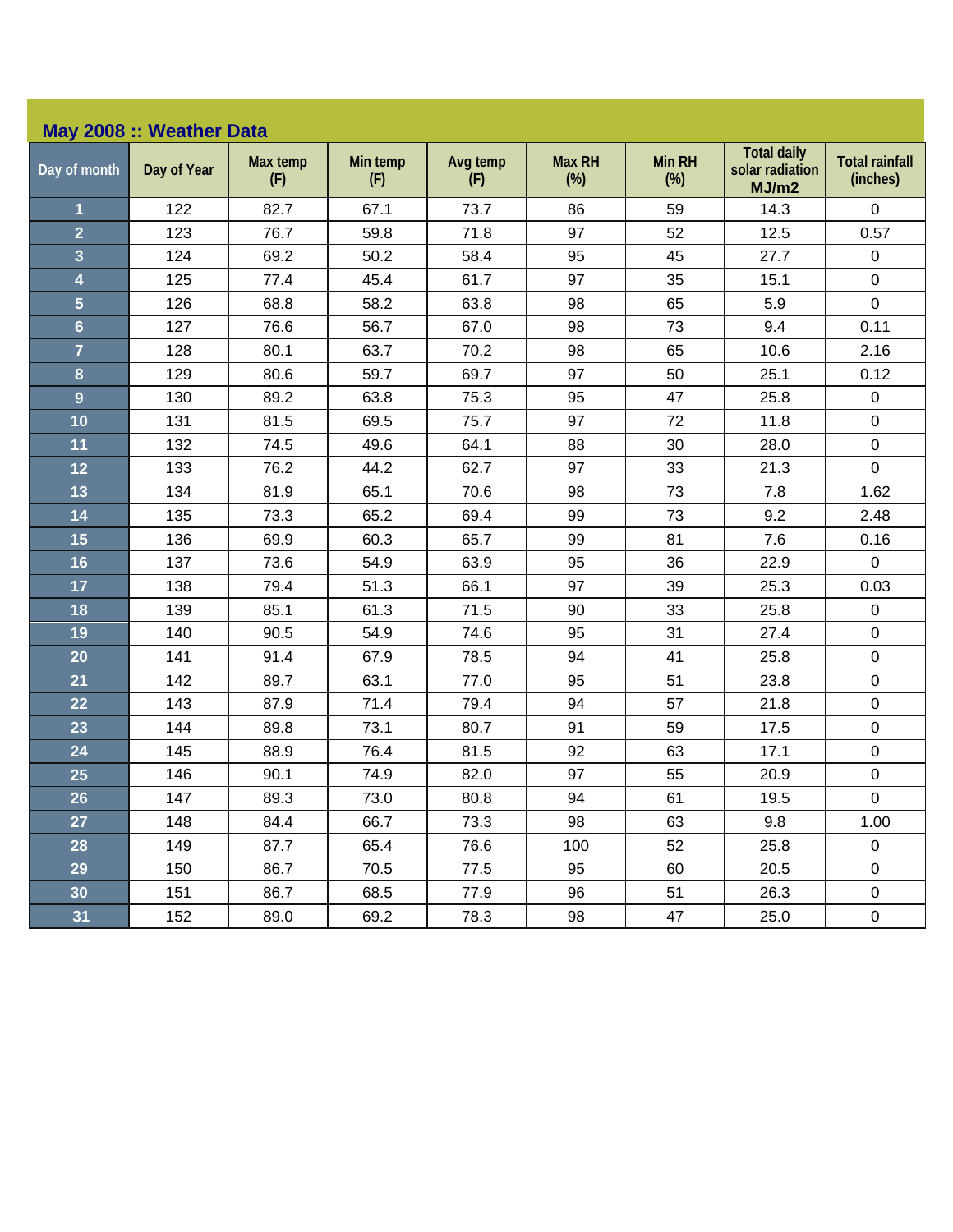| June 2008 :: Weather Data |             |                 |                 |                 |                         |                         |                                                |                                   |  |  |
|---------------------------|-------------|-----------------|-----------------|-----------------|-------------------------|-------------------------|------------------------------------------------|-----------------------------------|--|--|
| Day of month              | Day of Year | Max temp<br>(F) | Min temp<br>(F) | Avg temp<br>(F) | <b>Max RH</b><br>$(\%)$ | <b>Min RH</b><br>$(\%)$ | <b>Total daily</b><br>solar radiation<br>MJ/m2 | <b>Total rainfall</b><br>(inches) |  |  |
| 1                         | 153         | 90.0            | 71.8            | 79.8            | 96                      | 49                      | 25.5                                           | 0                                 |  |  |
| $\overline{2}$            | 154         | 91.1            | 71.7            | 80.9            | 96                      | 51                      | 26.1                                           | $\mathbf 0$                       |  |  |
| 3                         | 155         | 90.7            | 74.6            | 82.5            | 90                      | 48                      | 26.2                                           | $\pmb{0}$                         |  |  |
| 4                         | 156         | 90.8            | 75.6            | 82.3            | 87                      | 53                      | 22.5                                           | $\mathsf 0$                       |  |  |
| 5                         | 157         | 91.0            | 78.5            | 83.6            | 82                      | 48                      | 22.2                                           | $\mathbf 0$                       |  |  |
| $6\phantom{a}$            | 158         | 91.1            | 76.6            | 83.5            | 93                      | 55                      | 25.1                                           | 0.01                              |  |  |
| $\overline{7}$            | 159         | 93.0            | 76.9            | 83.4            | 87                      | 49                      | 25.0                                           | $\pmb{0}$                         |  |  |
| 8                         | 160         | 93.4            | 76.0            | 83.5            | 89                      | 47                      | 24.3                                           | $\mathbf 0$                       |  |  |
| 9                         | 161         | 91.0            | 72.5            | 81.6            | 97                      | 47                      | 21.8                                           | 0.20                              |  |  |
| 10                        | 162         | 86.6            | 69.8            | 75.7            | 98                      | 48                      | 18.5                                           | 0.09                              |  |  |
| 11                        | 163         | 90.0            | 69.1            | 79.7            | 97                      | 51                      | 23.3                                           | $\mathsf 0$                       |  |  |
| 12                        | 164         | 91.7            | 72.2            | 81.9            | 96                      | 47                      | 25.7                                           | 0                                 |  |  |
| 13                        | 165         | 91.9            | 73.3            | 82.5            | 95                      | 51                      | 24.1                                           | $\mathbf 0$                       |  |  |
| 14                        | 166         | 88.0            | 69.9            | 77.4            | 96                      | 53                      | 15.3                                           | 0.10                              |  |  |
| 15                        | 167         | 93.3            | 72.8            | 82.2            | 95                      | 43                      | 25.1                                           | 0                                 |  |  |
| 16                        | 168         | 93.1            | 73.3            | 81.6            | 96                      | 40                      | 21.2                                           | 0.54                              |  |  |
| 17                        | 169         | 87.6            | 68.5            | 74.0            | 98                      | 58                      | 16.0                                           | 0.50                              |  |  |
| 18                        | 170         | 88.1            | 67.3            | 77.4            | 99                      | 54                      | 23.7                                           | $\mathbf 0$                       |  |  |
| 19                        | 171         | 84.9            | 68.6            | 76.0            | 98                      | 61                      | 14.3                                           | 0.02                              |  |  |
| 20                        | 172         | 89.3            | 71.6            | 78.7            | 97                      | 54                      | 20.3                                           | $\mathsf 0$                       |  |  |
| 21                        | 173         | 88.5            | 69.7            | 78.3            | 98                      | 44                      | 24.5                                           | $\mathbf 0$                       |  |  |
| 22                        | 174         | 90.0            | 65.3            | 77.8            | 99                      | 33                      | 27.4                                           | $\pmb{0}$                         |  |  |
| 23                        | 175         | 93.4            | 65.9            | 80.0            | 94                      | 29                      | 24.2                                           | $\mathsf 0$                       |  |  |
| 24                        | 176         | 92.6            | 69.9            | 80.1            | 95                      | 42                      | 24.2                                           | $\pmb{0}$                         |  |  |
| 25                        | 177         | 93.0            | 71.9            | 78.6            | 97                      | 41                      | 20.3                                           | $\pmb{0}$                         |  |  |
| 26                        | 178         | 92.3            | 70.4            | 78.4            | 97                      | 48                      | 22.6                                           | $\mathbf 0$                       |  |  |
| 27                        | 179         | 93.3            | 71.0            | 81.6            | 96                      | 40                      | 23.5                                           | $\mathbf 0$                       |  |  |
| 28                        | 180         | 93.2            | 67.9            | 82.6            | 98                      | 46                      | 23.3                                           | 1.42                              |  |  |
| 29                        | 181         | 84.0            | 67.4            | 74.3            | 99                      | 66                      | 13.5                                           | 0.70                              |  |  |
| 30 <sub>o</sub>           | 182         | 85.3            | 66.0            | 75.2            | 99                      | 41                      | 22.8                                           | $\overline{0}$                    |  |  |
|                           |             |                 |                 |                 |                         |                         |                                                |                                   |  |  |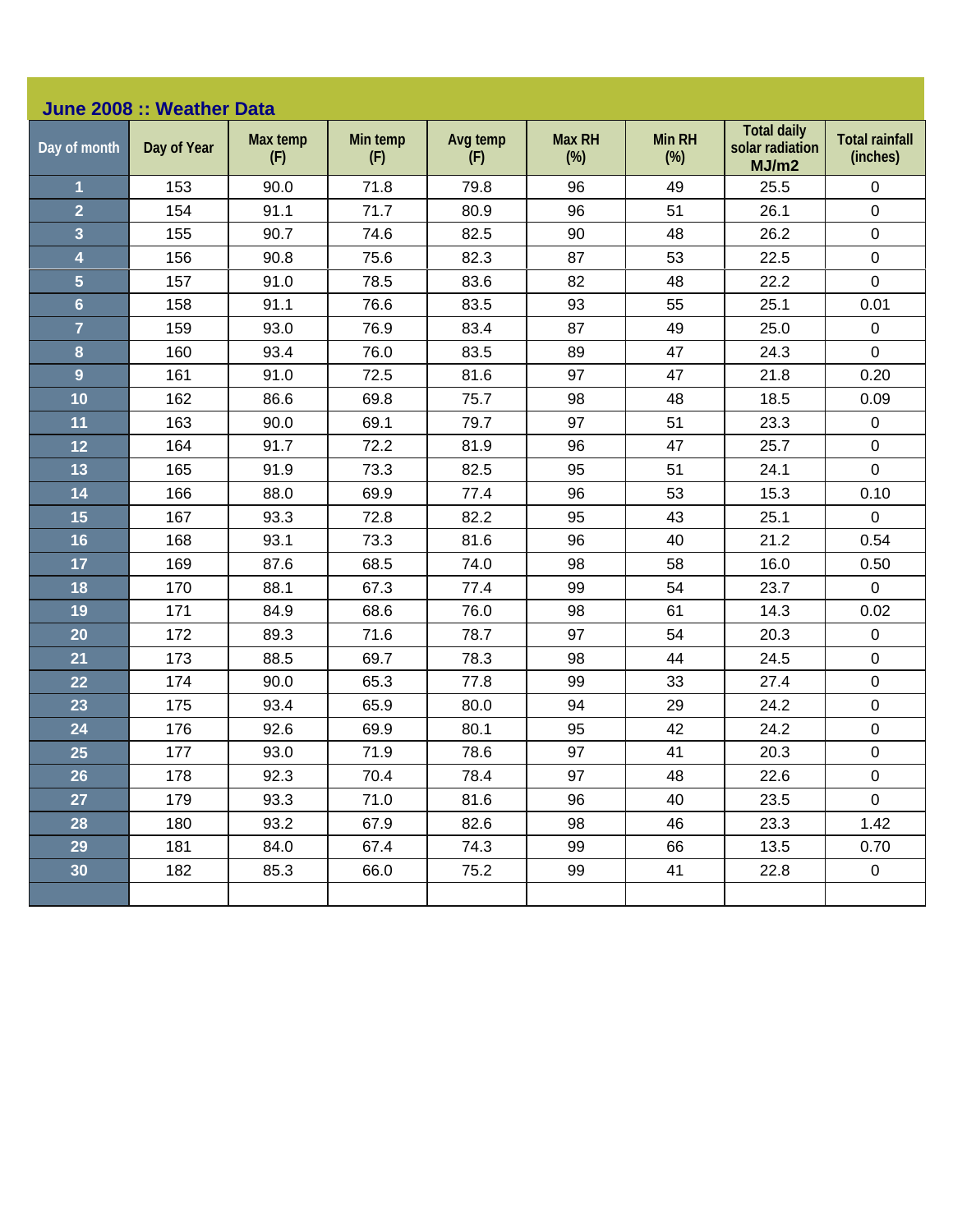| <b>July 2008:: Weather Data</b> |             |                 |                 |                 |                         |                         |                                                |                                   |  |  |  |
|---------------------------------|-------------|-----------------|-----------------|-----------------|-------------------------|-------------------------|------------------------------------------------|-----------------------------------|--|--|--|
| Day of month                    | Day of Year | Max temp<br>(F) | Min temp<br>(F) | Avg temp<br>(F) | <b>Max RH</b><br>$(\%)$ | <b>Min RH</b><br>$(\%)$ | <b>Total daily</b><br>solar radiation<br>MJ/m2 | <b>Total rainfall</b><br>(inches) |  |  |  |
| 1                               | 183         | 89.0            | 61.7            | 76.1            | 97                      | 34                      | 27.0                                           | $\boldsymbol{0}$                  |  |  |  |
| $\overline{2}$                  | 184         | 90.1            | 67.3            | 78.7            | 86                      | 37                      | 27.1                                           | $\boldsymbol{0}$                  |  |  |  |
| 3                               | 185         | 92.0            | 71.5            | 81.1            | 92                      | 42                      | 26.0                                           | $\boldsymbol{0}$                  |  |  |  |
| 4                               | 186         | 92.4            | 71.6            | 81.7            | 90                      | 40                      | 25.8                                           | $\mathbf 0$                       |  |  |  |
| $\overline{\mathbf{5}}$         | 187         | 90.7            | 70.4            | 81.0            | 93                      | 47                      | 24.0                                           | $\boldsymbol{0}$                  |  |  |  |
| $6\phantom{a}$                  | 188         | 92.5            | 72.4            | 82.0            | 92                      | 40                      | 25.4                                           | $\boldsymbol{0}$                  |  |  |  |
| $\overline{7}$                  | 189         | 94.0            | 72.0            | 83.1            | 93                      | 39                      | 24.3                                           | $\boldsymbol{0}$                  |  |  |  |
| 8                               | 190         | 94.9            | 73.0            | 83.2            | 92                      | 34                      | 24.9                                           | $\mathbf 0$                       |  |  |  |
| $\overline{9}$                  | 191         | 92.3            | 72.7            | 81.4            | 92                      | 46                      | 22.3                                           | $\boldsymbol{0}$                  |  |  |  |
| 10                              | 192         | 93.8            | 73.5            | 83.3            | 94                      | 42                      | 22.5                                           | $\boldsymbol{0}$                  |  |  |  |
| 11                              | 193         | 94.4            | 74.6            | 84.2            | 88                      | 39                      | 24.1                                           | $\boldsymbol{0}$                  |  |  |  |
| 12                              | 194         | 97.1            | 74.7            | 85.2            | 91                      | 32                      | 26.3                                           | $\boldsymbol{0}$                  |  |  |  |
| 13                              | 195         | 96.8            | 72.8            | 83.2            | 85                      | 37                      | 25.0                                           | $\boldsymbol{0}$                  |  |  |  |
| 14                              | 196         | 88.3            | 72.6            | 79.3            | 97                      | 61                      | 17.4                                           | $\boldsymbol{0}$                  |  |  |  |
| 15                              | 197         | 90.3            | 70.5            | 79.8            | 98                      | 50                      | 18.7                                           | $\boldsymbol{0}$                  |  |  |  |
| 16                              | 198         | 94.1            | 71.3            | 82.0            | 93                      | 30                      | 26.0                                           | $\boldsymbol{0}$                  |  |  |  |
| 17                              | 199         | 96.3            | 66.3            | 82.0            | 93                      | 30                      | 25.6                                           | $\mathbf 0$                       |  |  |  |
| 18                              | 200         | 95.7            | 71.2            | 83.0            | 87                      | 31                      | 23.4                                           | $\boldsymbol{0}$                  |  |  |  |
| 19                              | 201         | 95.0            | 73.7            | 84.0            | 90                      | 33                      | 23.5                                           | $\mathbf 0$                       |  |  |  |
| 20                              | 202         | 96.7            | 75.0            | 85.7            | 89                      | 33                      | 23.9                                           | $\boldsymbol{0}$                  |  |  |  |
| 21                              | 203         | 99.5            | 75.7            | 86.1            | 82                      | 30                      | 21.6                                           | $\boldsymbol{0}$                  |  |  |  |
| 22                              | 204         | 97.7            | 73.9            | 86.7            | 87                      | 31                      | 22.5                                           | $\boldsymbol{0}$                  |  |  |  |
| 23                              | 205         | 95.5            | 71.2            | 83.9            | 97                      | 39                      | 23.8                                           | $\mathbf 0$                       |  |  |  |
| 24                              | 206         | 93.1            | 70.5            | 81.9            | 98                      | 45                      | 24.2                                           | $\boldsymbol{0}$                  |  |  |  |
| 25                              | 207         | 96.2            | 74.5            | 84.6            | 94                      | 34                      | 22.6                                           | $\boldsymbol{0}$                  |  |  |  |
| 26                              | 208         | 97.6            | 75.2            | 84.7            | 89                      | 28                      | 25.1                                           | $\boldsymbol{0}$                  |  |  |  |
| 27                              | 209         | 99.9            | 75.9            | 86.1            | 76                      | 22                      | 25.1                                           | $\overline{0}$                    |  |  |  |
| 28                              | 210         | 101.7           | 74.2            | 86.7            | 70                      | 17                      | 26.4                                           | $\overline{0}$                    |  |  |  |
| 29                              | 211         | 99.2            | 73.4            | 86.1            | 92                      | 25                      | 25.7                                           | $\boldsymbol{0}$                  |  |  |  |
| 30 <sub>o</sub>                 | 212         | 98.2            | 74.9            | 86.0            | 87                      | $30\,$                  | 25.6                                           | $\boldsymbol{0}$                  |  |  |  |
| 31                              | 213         | 97.9            | 77.7            | 85.6            | 83                      | 39                      | 19.8                                           | $\boldsymbol{0}$                  |  |  |  |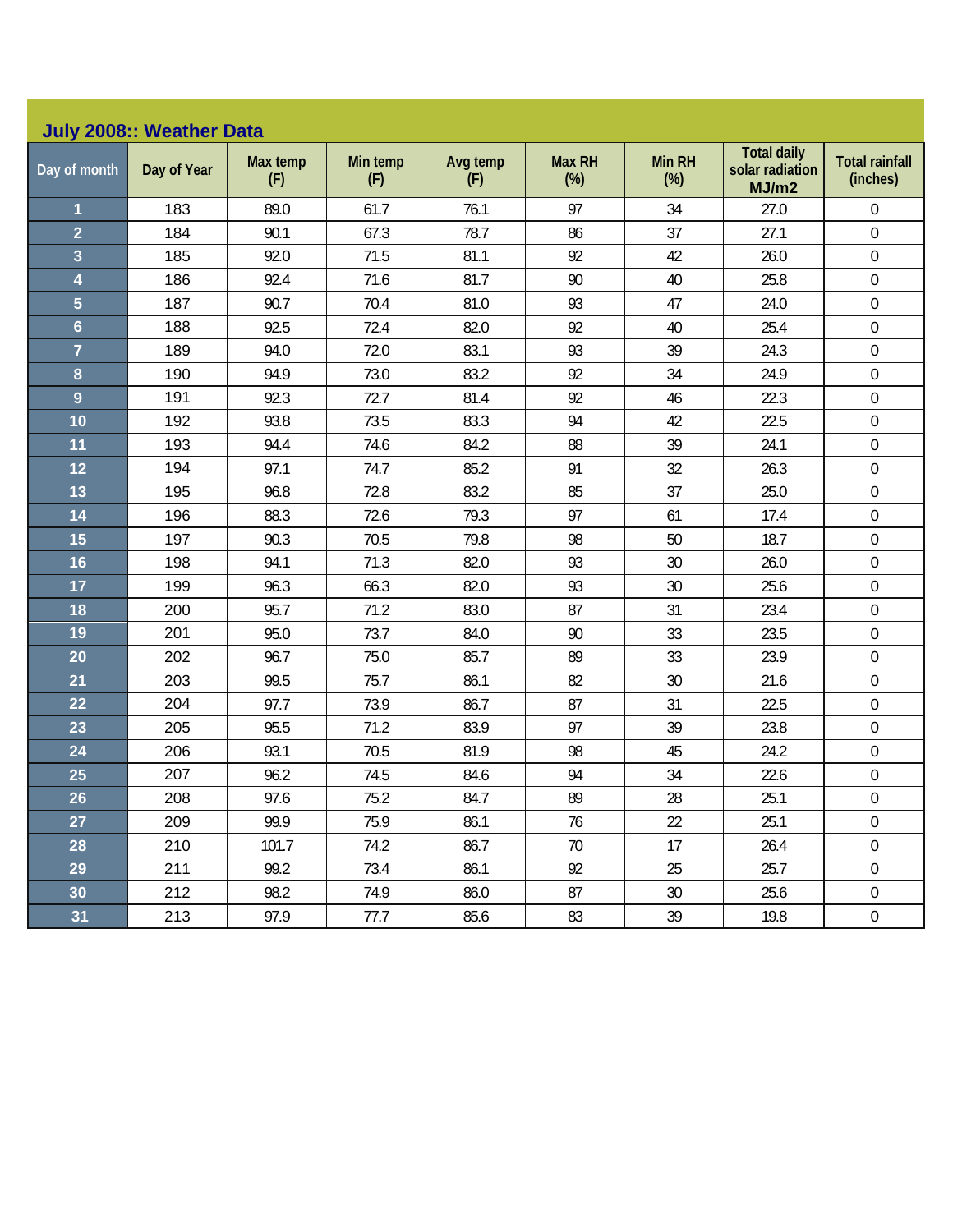| <b>August 2008 :: Weather Data</b> |             |                 |                 |                 |                         |                         |                                                |                                   |  |  |
|------------------------------------|-------------|-----------------|-----------------|-----------------|-------------------------|-------------------------|------------------------------------------------|-----------------------------------|--|--|
| Day of month                       | Day of Year | Max temp<br>(F) | Min temp<br>(F) | Avg temp<br>(F) | <b>Max RH</b><br>$(\%)$ | <b>Min RH</b><br>$(\%)$ | <b>Total daily</b><br>solar radiation<br>MJ/m2 | <b>Total rainfall</b><br>(inches) |  |  |
| $\mathbf{1}$                       | 214         | 100.6           | 78.33           | 88.1            | 86                      | 32                      | 22.3                                           | 0                                 |  |  |
| $\overline{2}$                     | 215         | 102.4           | 77.6            | 88.8            | 81                      | 29                      | 24.9                                           | $\mathbf 0$                       |  |  |
| 3                                  | 216         | 102.2           | 76.1            | 86.9            | 91                      | 28                      | 24.5                                           | $0.34*$                           |  |  |
| 4                                  | 217         | 98.9            | 71.9            | 85.2            | 97                      | 33                      | 23.6                                           | $\pmb{0}$                         |  |  |
| $\overline{5}$                     | 218         | 89.0            | 69.8            | 79.8            | 96                      | 51                      | 15.3                                           | $0.04*$                           |  |  |
| $6\phantom{a}$                     | 219         | 93.5            | 75.5            | 82.4            | 96                      | 43                      | 21.4                                           | $0.35*$                           |  |  |
| $\overline{7}$                     | 220         | 97.8            | 74.3            | 84.6            | 97                      | 30                      | 25.0                                           | $\pmb{0}$                         |  |  |
| 8                                  | 221         | 83.9            | 72.2            | 77.1            | 98                      | 67                      | 12.5                                           | 0.50                              |  |  |
| $\overline{9}$                     | 222         | 91.6            | 72.8            | 81.7            | 98                      | 48                      | 21.7                                           | $\pmb{0}$                         |  |  |
| 10                                 | 223         | 94.4            | 75.6            | 84.2            | 91                      | 44                      | 19.6                                           | $\mathbf 0$                       |  |  |
| 11                                 | 224         | 90.9            | 74.3            | 80.7            | 98                      | 54                      | 13.0                                           | 0.61                              |  |  |
| 12                                 | 225         | 85.1            | 72.5            | 78.1            | 99                      | 67                      | 15.1                                           | 3.07                              |  |  |
| 13                                 | 226         | 88.6            | 72.1            | 79.2            | 99                      | 48                      | 22.1                                           | $\pmb{0}$                         |  |  |
| 14                                 | 227         | 91.9            | 68.2            | 79.9            | 98                      | 38                      | 24.8                                           | $\pmb{0}$                         |  |  |
| 15                                 | 228         | 83.9            | 73.2            | 77.1            | 95                      | 62                      | 12.7                                           | $\mathbf 0$                       |  |  |
| 16                                 | 229         | 78.5            | 70.6            | 74.0            | 97                      | 72                      | 11.4                                           | $\pmb{0}$                         |  |  |
| 17                                 | 230         | 85.3            | 68.7            | 76.1            | 97                      | 58                      | 16.5                                           | $\mathbf 0$                       |  |  |
| 18                                 | 231         | 83.1            | 71.0            | 75.8            | 99                      | 68                      | 9.2                                            | 0.37                              |  |  |
| 19                                 | 232         | 74.4            | 71.4            | 72.4            | 99                      | 92                      | 3.8                                            | 0.88                              |  |  |
| 20                                 | 233         | 84.0            | 71.0            | 74.9            | 99                      | 67                      | 11.3                                           | 0.49                              |  |  |
| 21                                 | 234         | 84.3            | 73.8            | 78.1            | 98                      | 67                      | 14.1                                           | 0.01                              |  |  |
| 22                                 | 235         | 91.3            | 75.2            | 81.0            | 98                      | 56                      | 18.3                                           | 0.22                              |  |  |
| 23                                 | 236         | 89.7            | 70.0            | 78.1            | 99                      | 56                      | 19.1                                           | 0.10                              |  |  |
| 24                                 | 237         | 88.5            | 69.3            | 78.4            | 99                      | 58                      | 19.9                                           | 0.01                              |  |  |
| 25                                 | 238         | 86.1            | 72.8            | 78.6            | 98                      | 60                      | 19.5                                           | $\pmb{0}$                         |  |  |
| 26                                 | 239         | 88.0            | 70.3            | 78.3            | 99                      | 51                      | 21.3                                           | $\pmb{0}$                         |  |  |
| 27                                 | 240         | 92.5            | 69.2            | 80.5            | 99                      | 50                      | 20.7                                           | 0                                 |  |  |
| 28                                 | 241         | 92.7            | 74.4            | 81.7            | 97                      | 49                      | 20.7                                           | 0.01                              |  |  |
| 29                                 | 242         | 93.0            | 72.9            | 82.2            | 99                      | 47                      | 20.5                                           | 0                                 |  |  |
| 30                                 | 243         | 91.0            | 70.8            | 80.6            | 97                      | 50                      | 20.3                                           | $\mathsf 0$                       |  |  |
| 31                                 | 244         | 89.3            | 72.2            | 79.9            | 98                      | 45                      | 21.0                                           | $\pmb{0}$                         |  |  |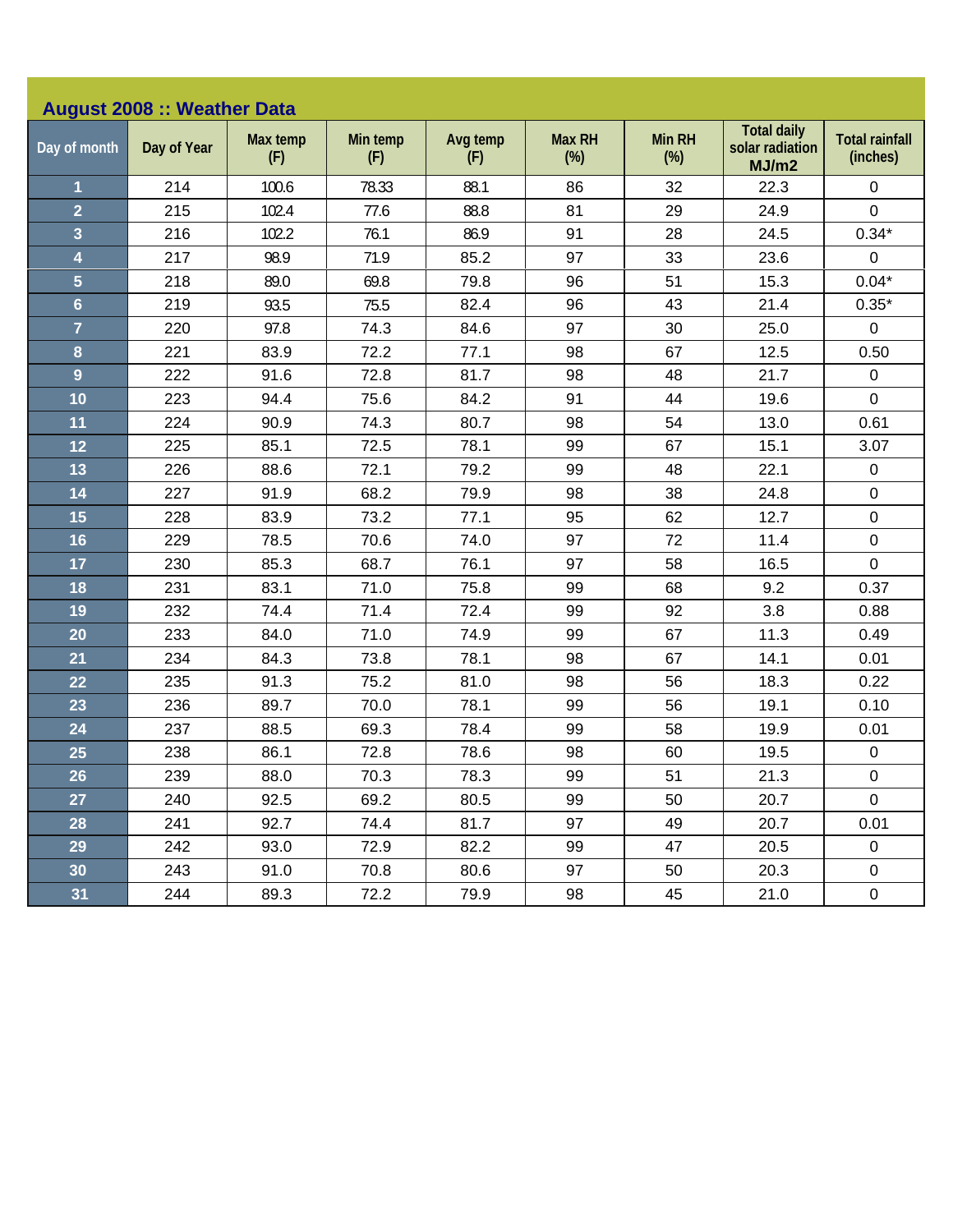| September 2008 :: Weather Data |             |                 |                 |                 |                         |                         |                                                |                                   |  |  |
|--------------------------------|-------------|-----------------|-----------------|-----------------|-------------------------|-------------------------|------------------------------------------------|-----------------------------------|--|--|
| Day of month                   | Day of Year | Max temp<br>(F) | Min temp<br>(F) | Avg temp<br>(F) | <b>Max RH</b><br>$(\%)$ | <b>Min RH</b><br>$(\%)$ | <b>Total daily</b><br>solar radiation<br>MJ/m2 | <b>Total rainfall</b><br>(inches) |  |  |
| $\overline{\mathbf{1}}$        | 245         | 88.2            | 71.6            | 79.1            | 98                      | 55                      | 15.6                                           | 0                                 |  |  |
| $\overline{2}$                 | 246         | 78.1            | 73.4            | 74.8            | 98                      | 78                      | 3.5                                            | 0.57                              |  |  |
| 3                              | 247         | 73.2            | 65.2            | 70.8            | 98                      | 89                      | 5.8                                            | 0.17                              |  |  |
| $\overline{\mathbf{4}}$        | 248         | 80.9            | 65.2            | 70.8            | 99                      | 61                      | 15.0                                           | 0.01                              |  |  |
| $\overline{5}$                 | 249         | 82.5            | 62.3            | 71.5            | 100                     | 55                      | 21.1                                           | $\pmb{0}$                         |  |  |
| $6\phantom{1}$                 | 250         | 83.1            | 59.5            | 70.6            | 100                     | 46                      | 23.1                                           | $\pmb{0}$                         |  |  |
| $\overline{7}$                 | 251         | 86.5            | 60.8            | 73.8            | 100                     | 50                      | 22.5                                           | $\pmb{0}$                         |  |  |
| 8                              | 252         | 88.4            | 66.8            | 76.7            | 99                      | 52                      | 20.0                                           | 0.52                              |  |  |
| $\overline{9}$                 | 253         | 77.3            | 69.9            | 72.7            | 100                     | 89                      | 5.2                                            | 0.37                              |  |  |
| 10                             | 254         | 85.2            | 72.3            | 77.3            | 99                      | 66                      | 13.5                                           | $\pmb{0}$                         |  |  |
| 11                             | 255         | 90.8            | 73.5            | 80.9            | 98                      | 52                      | 19.0                                           | $\pmb{0}$                         |  |  |
| 12                             | 256         | 85.5            | 74.4            | 78.7            | 93                      | 70                      | 10.0                                           | $\mathbf 0$                       |  |  |
| 13                             | 257         | 78.8            | 75.7            | 77.2            | 97                      | 82                      | 1.0                                            | 2.28                              |  |  |
| 14                             | 258         | 79.7            | 67.9            | 74.3            | 93                      | 60                      | 14.9                                           | $\pmb{0}$                         |  |  |
| 15                             | 259         | 71.5            | 56.2            | 64.1            | 94                      | 50                      | 18.7                                           | $\pmb{0}$                         |  |  |
| 16                             | 260         | 75.0            | 51.3            | 62.4            | 98                      | 46                      | 21.5                                           | $\mathbf 0$                       |  |  |
| 17                             | 261         | 76.3            | 51.9            | 63.4            | 100                     | 50                      | 20.8                                           | $\pmb{0}$                         |  |  |
| 18                             | 262         | 74.0            | 55.8            | 64.9            | 100                     | 66                      | 9.8                                            | $\pmb{0}$                         |  |  |
| 19                             | 263         | 83.8            | 61.9            | 71.2            | 98                      | 49                      | 18.3                                           | $\pmb{0}$                         |  |  |
| 20                             | 264         | 83.9            | 61.3            | 71.7            | 100                     | 51                      | 17.8                                           | $\pmb{0}$                         |  |  |
| 21                             | 265         | 83.7            | 63.0            | 72.4            | 100                     | 50                      | 19.8                                           | $\pmb{0}$                         |  |  |
| 22                             | 266         | 84.6            | 62.4            | 73.2            | 100                     | 51                      | 18.5                                           | $\pmb{0}$                         |  |  |
| 23                             | 267         | 84.8            | 62.2            | 73.6            | 99                      | 51                      | 17.7                                           | $\pmb{0}$                         |  |  |
| 24                             | 268         | 83.8            | 64.4            | 72.5            | 100                     | 52                      | 14.8                                           | $\pmb{0}$                         |  |  |
| 25                             | 269         | 82.7            | 59.8            | 70.2            | 100                     | 45                      | 18.0                                           | $\pmb{0}$                         |  |  |
| 26                             | 270         | 83.5            | 59.2            | 69.4            | 100                     | 33                      | 20.0                                           | $\mathbf 0$                       |  |  |
| 27                             | 271         | 83.3            | 54.3            | 67.7            | 100                     | 32                      | 20.3                                           | $\mathbf 0$                       |  |  |
| 28                             | 272         | 82.9            | 54.0            | 67.4            | 100                     | 35                      | 20.2                                           | $\pmb{0}$                         |  |  |
| 29                             | 273         | 84.0            | 54.8            | 67.8            | 100                     | 36                      | 19.8                                           | $\pmb{0}$                         |  |  |
| 30                             | 274         | 81.1            | 58.9            | 68.1            | 98                      | 36                      | 19.1                                           | $\pmb{0}$                         |  |  |
|                                |             |                 |                 |                 |                         |                         |                                                |                                   |  |  |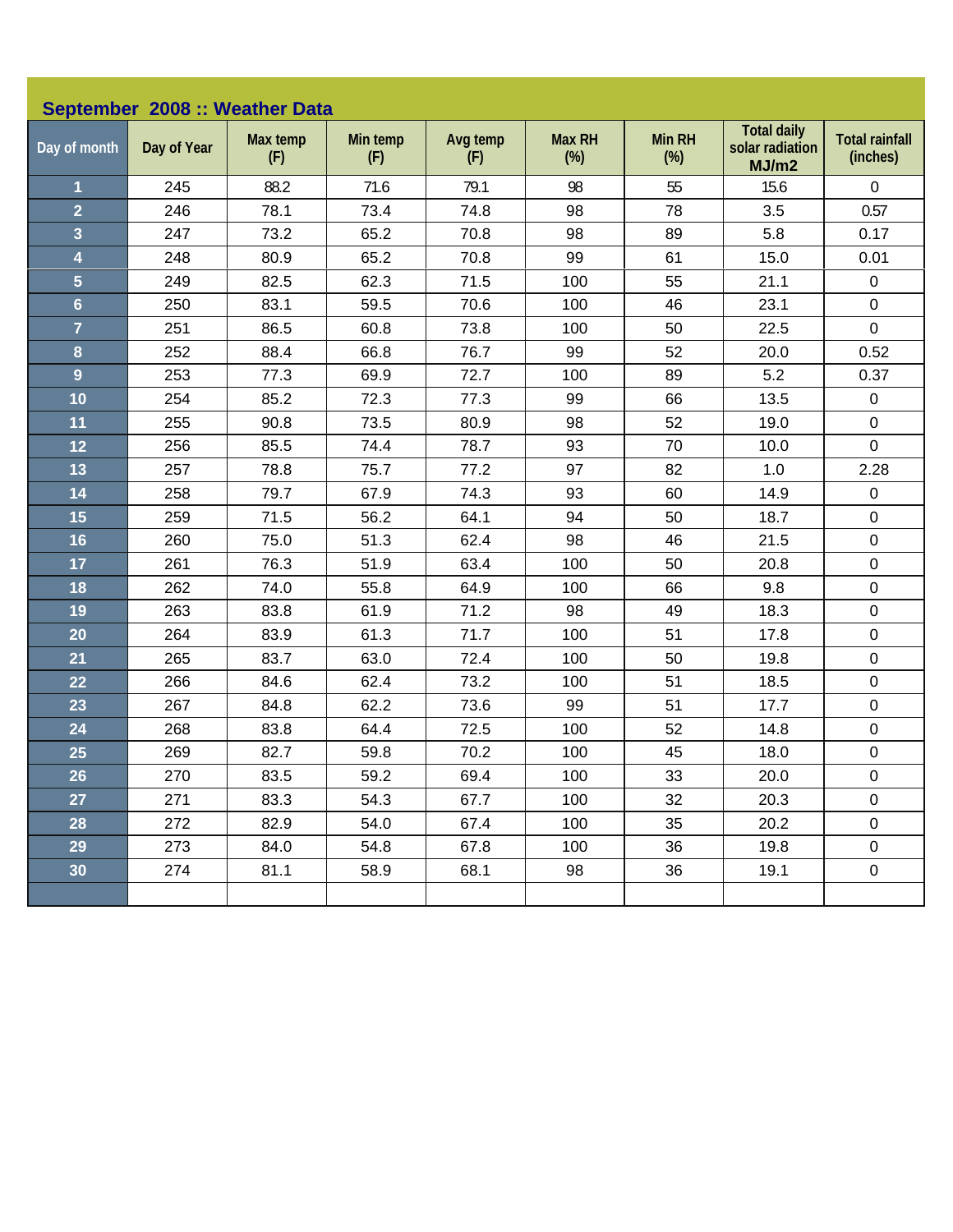| <b>October 2008 :: Weather Data</b> |             |                 |                 |                 |                         |                         |                                                |                                   |  |  |
|-------------------------------------|-------------|-----------------|-----------------|-----------------|-------------------------|-------------------------|------------------------------------------------|-----------------------------------|--|--|
| Day of month                        | Day of Year | Max temp<br>(F) | Min temp<br>(F) | Avg temp<br>(F) | <b>Max RH</b><br>$(\%)$ | <b>Min RH</b><br>$(\%)$ | <b>Total daily</b><br>solar radiation<br>MJ/m2 | <b>Total rainfall</b><br>(inches) |  |  |
| $\overline{\mathbf{1}}$             | 276         | 79.7            | 50.2            | 64.2            | 95                      | 30                      | 19.8                                           | $\theta$                          |  |  |
| $\overline{2}$                      | 277         | 81.5            | 53.1            | 66.5            | 95                      | 38                      | 19.1                                           | $\mathbf{0}$                      |  |  |
| 3                                   | 278         | 83.9            | 53.3            | 68.1            | 99                      | 41                      | 17.5                                           | $\mathbf 0$                       |  |  |
| 4                                   | 279         | 82.0            | 64.7            | 72.5            | 98                      | 55                      | 16.0                                           | $\boldsymbol{0}$                  |  |  |
| $\overline{5}$                      | 280         | 83.0            | 60.2            | 71.4            | 100                     | 41                      | 17.7                                           | $\mathbf 0$                       |  |  |
| $6\phantom{a}$                      | 281         | 84.4            | 67.6            | 74.9            | 96                      | 57                      | 10.2                                           | 0.35                              |  |  |
| $\overline{7}$                      | 282         | 76.0            | 54.9            | 67.1            | 99                      | 60                      | 13.4                                           | 0.96                              |  |  |
| 8                                   | 283         | 76.6            | 51.7            | 61.7            | 98                      | 29                      | 19.4                                           | $\overline{0}$                    |  |  |
| $\overline{9}$                      | 284         | 78.4            | 47.4            | 62.4            | 100                     | 41                      | 18.7                                           | $\overline{0}$                    |  |  |
| 10                                  | 285         | 80.6            | 52.7            | 66.3            | 100                     | 48                      | 16.0                                           | $\mathbf 0$                       |  |  |
| 11                                  | 286         | 82.4            | 58.3            | 69.6            | 100                     | 47                      | 16.0                                           | $\boldsymbol{0}$                  |  |  |
| 12                                  | 287         | 81.6            | 64.0            | 71.3            | 98                      | 57                      | 14.1                                           | $\mathbf 0$                       |  |  |
| 13                                  | 288         | 84.6            | 66.6            | 73.9            | 98                      | 52                      | 15.7                                           | $\overline{0}$                    |  |  |
| 14                                  | 289         | 83.0            | 70.2            | 74.9            | 97                      | 60                      | 11.9                                           | $\mathbf 0$                       |  |  |
| 15                                  | 290         | 81.0            | 68.8            | 72.6            | 99                      | 78                      | 5.8                                            | 3.22                              |  |  |
| 16                                  | 291         | 70.0            | 57.9            | 61.9            | 100                     | 89                      | 3.5                                            | 0.04                              |  |  |
| 17                                  | 292         | 72.6            | 52.7            | 62.9            | 98                      | 47                      | 17.1                                           | 0.01                              |  |  |
| 18                                  | 293         | 74.8            | 50.0            | 60.3            | 99                      | 35                      | 17.6                                           | $\boldsymbol{0}$                  |  |  |
| 19                                  | 294         | 75.6            | 48.1            | 60.7            | 100                     | 43                      | 17.3                                           | $\boldsymbol{0}$                  |  |  |
| 20                                  | 295         | 78.9            | 50.2            | 63.3            | 98                      | 43                      | 16.9                                           | $\mathbf 0$                       |  |  |
| 21                                  | 296         | 78.2            | 53.3            | 64.9            | 98                      | 45                      | 14.3                                           | $\overline{0}$                    |  |  |
| 22                                  | 297         | 77.4            | 52.6            | 62.6            | 98                      | 55                      | 12.6                                           | 0.05                              |  |  |
| 23                                  | 298         | 66.7            | 44.6            | 54.0            | 94                      | 26                      | 14.6                                           | $\mathbf 0$                       |  |  |
| 24                                  | 299         | 72.7            | 43.6            | 55.6            | 97                      | 32                      | 16.9                                           | $\mathbf 0$                       |  |  |
| 25                                  | 300         | 78.9            | 43.9            | 59.6            | 100                     | 34                      | 16.4                                           | $\boldsymbol{0}$                  |  |  |
| 26                                  | 301         | 81.6            | 54.5            | 67.4            | 87                      | 33                      | 15.8                                           | $\mathbf 0$                       |  |  |
| 27                                  | 302         | 61.7            | 37.1            | 50.6            | 76                      | 21                      | 17.2                                           | $\boldsymbol{0}$                  |  |  |
| 28                                  | 303         | 62.2            | 30.8            | 45.0            | 95                      | 21                      | 16.5                                           | $\boldsymbol{0}$                  |  |  |
| 29                                  | 304         | 72.5            | 38.4            | 54.1            | 96                      | 26                      | 15.3                                           | $\theta$                          |  |  |
| 30                                  | 305         | 78.0            | 50.1            | 61.8            | 89                      | 32                      | 15.6                                           | $\boldsymbol{0}$                  |  |  |
| 31                                  | 306         | 77.7            | 53.4            | 64.2            | 97                      | 45                      | 15.0                                           | $\boldsymbol{0}$                  |  |  |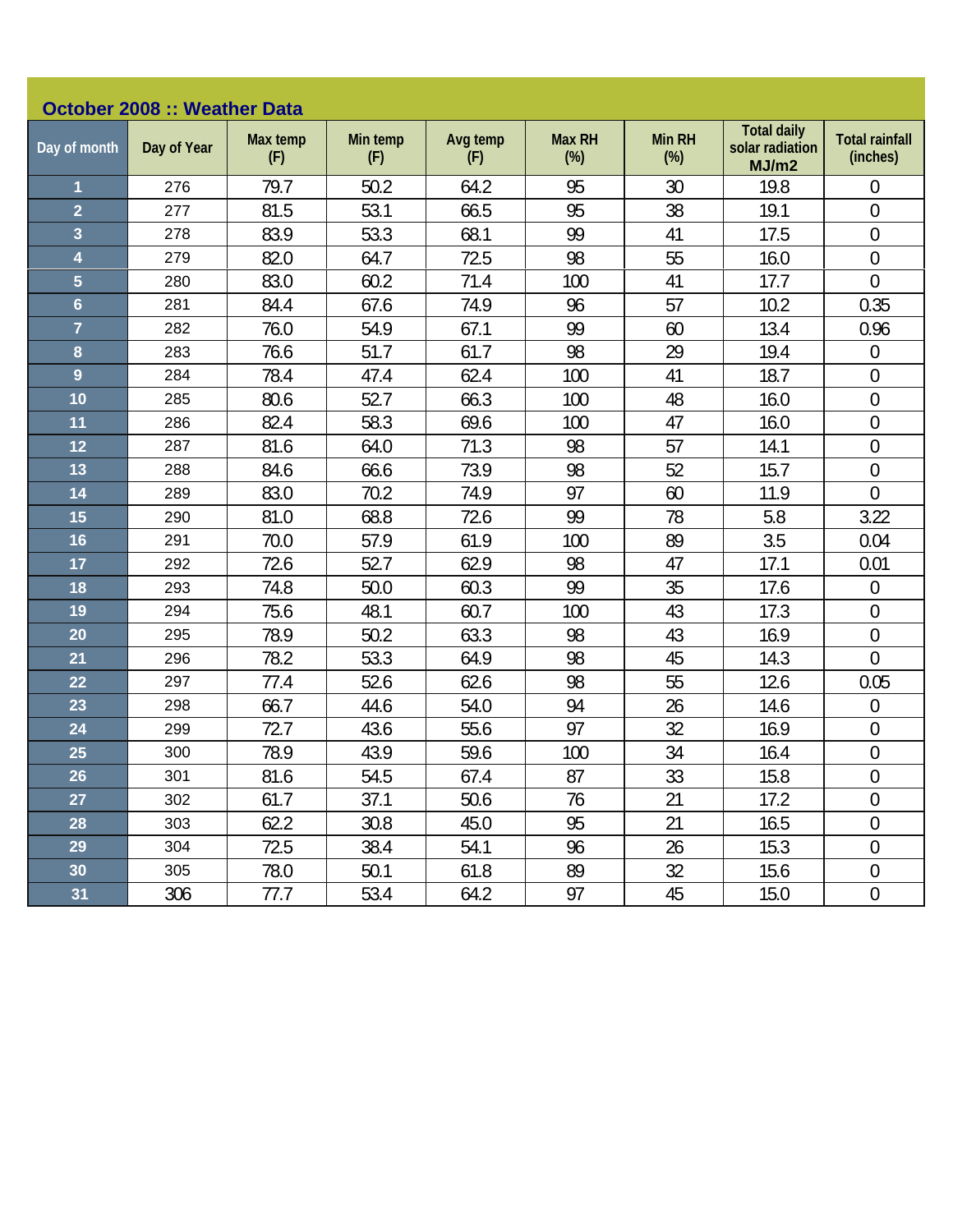| <b>November 2008 :: Weather Data</b> |             |                 |                 |                 |                      |                  |                                                |                                   |  |  |
|--------------------------------------|-------------|-----------------|-----------------|-----------------|----------------------|------------------|------------------------------------------------|-----------------------------------|--|--|
| Day of month                         | Day of Year | Max temp<br>(F) | Min temp<br>(F) | Avg temp<br>(F) | <b>Max RH</b><br>(%) | Min RH<br>$(\%)$ | <b>Total daily</b><br>solar radiation<br>MJ/m2 | <b>Total rainfall</b><br>(inches) |  |  |
| $\overline{\mathbf{1}}$              | 307         | 77.9            | 57.5            | 65.9            | 100                  | 55               | 12.5                                           | $\mathbf 0$                       |  |  |
| $\overline{2}$                       | 308         | 77.2            | 57.4            | 65.6            | 96                   | 48               | 9.1                                            | $\boldsymbol{0}$                  |  |  |
| 3                                    | 309         | 77.1            | 52.6            | 62.5            | 99                   | 33               | 14.8                                           | $\mathbf 0$                       |  |  |
| 4                                    | 310         | 78.5            | 45.9            | 62.3            | 98                   | 32               | 15.2                                           | $\mathbf 0$                       |  |  |
| $\overline{5}$                       | 311         | 79.5            | 58.8            | 68.9            | 97                   | 51               | 8.8                                            | 0.02                              |  |  |
| $6\phantom{a}$                       | 312         | 71.4            | 52.8            | 65.6            | 93                   | 41               | 12.6                                           | 0.06                              |  |  |
| $\overline{7}$                       | 313         | 68.7            | 43.0            | 54.2            | 90                   | 19               | 15.2                                           | $\boldsymbol{0}$                  |  |  |
| 8                                    | 314         | 69.9            | 46.7            | 56.3            | 83                   | 25               | 14.9                                           | $\mathbf 0$                       |  |  |
| 9                                    | 315         | 69.2            | 38.8            | 53.1            | 96                   | 28               | 14.6                                           | $\overline{0}$                    |  |  |
| 10                                   | 316         | 57.7            | 48.7            | 53.1            | 98                   | 73               | 3.9                                            | 0.25                              |  |  |
| 11                                   | 317         | 62.3            | 57.3            | 59.2            | 100                  | 90               | 2.6                                            | 1.80                              |  |  |
| 12                                   | 318         | 67.3            | 51.3            | 59.0            | 100                  | 65               | 7.7                                            | 0.02                              |  |  |
| 13                                   | 319         | 71.9            | 46.2            | 58.0            | 100                  | 60               | 12.2                                           | $\boldsymbol{0}$                  |  |  |
| 14                                   | 320         | 71.2            | 55.7            | 63.2            | 100                  | 50               | 8.0                                            | $\boldsymbol{0}$                  |  |  |
| 15                                   | 321         | 53.7            | 35.4            | 46.8            | 81                   | 33               | 14.4                                           | $\boldsymbol{0}$                  |  |  |
| 16                                   | 322         | 61.7            | 31.0            | 45.2            | 97                   | 27               | 14.2                                           | $\mathbf 0$                       |  |  |
| 17                                   | 323         | 75.9            | 40.5            | 56.5            | 86                   | 18               | 13.9                                           | $\boldsymbol{0}$                  |  |  |
| 18                                   | 324         | 57.2            | 39.2            | 48.3            | 90                   | 42               | 13.5                                           | $\boldsymbol{0}$                  |  |  |
| 19                                   | 325         | 72.0            | 38.5            | 53.3            | 90                   | 34               | 13.5                                           | $\boldsymbol{0}$                  |  |  |
| 20                                   | 326         | 74.5            | 49.4            | 59.9            | 99                   | 41               | 7.0                                            | $\mathbf 0$                       |  |  |
| 21                                   | 327         | 48.4            | 32.3            | 40.5            | 78                   | 28               | 13.8                                           | $\overline{0}$                    |  |  |
| 22                                   | 328         | 53.9            | 31.8            | 43.2            | 79                   | 36               | 6.8                                            | 0.01                              |  |  |
| 23                                   | 329         | 70.6            | 47.5            | 58.5            | 92                   | 64               | 7.0                                            | 0.18                              |  |  |
| 24                                   | 330         | 66.8            | 39.4            | 60.2            | 99                   | 28               | 10.8                                           | $\overline{0}$                    |  |  |
| 25                                   | 331         | 66.7            | 32.1            | 48.4            | 96                   | 23               | 13.8                                           | $\boldsymbol{0}$                  |  |  |
| 26                                   | 332         | 65.8            | 43.7            | 54.4            | 96                   | 44               | 6.9                                            | $\overline{0}$                    |  |  |
| 27                                   | 333         | 73.9            | 56.9            | 63.8            | 100                  | 53               | 8.2                                            | $\theta$                          |  |  |
| 28                                   | 334         | 60.3            | 54.0            | 58.1            | 100                  | 97               | 1.7                                            | 0.85                              |  |  |
| 29                                   | 335         | 59.2            | 43.4            | 52.2            | 100                  | 67               | 6.2                                            | 0.01                              |  |  |
| 30                                   | 336         | 53.8            | 39.4            | 46.5            | 84                   | 34               | 10.4                                           | $\mathbf 0$                       |  |  |
|                                      |             |                 |                 |                 |                      |                  |                                                |                                   |  |  |